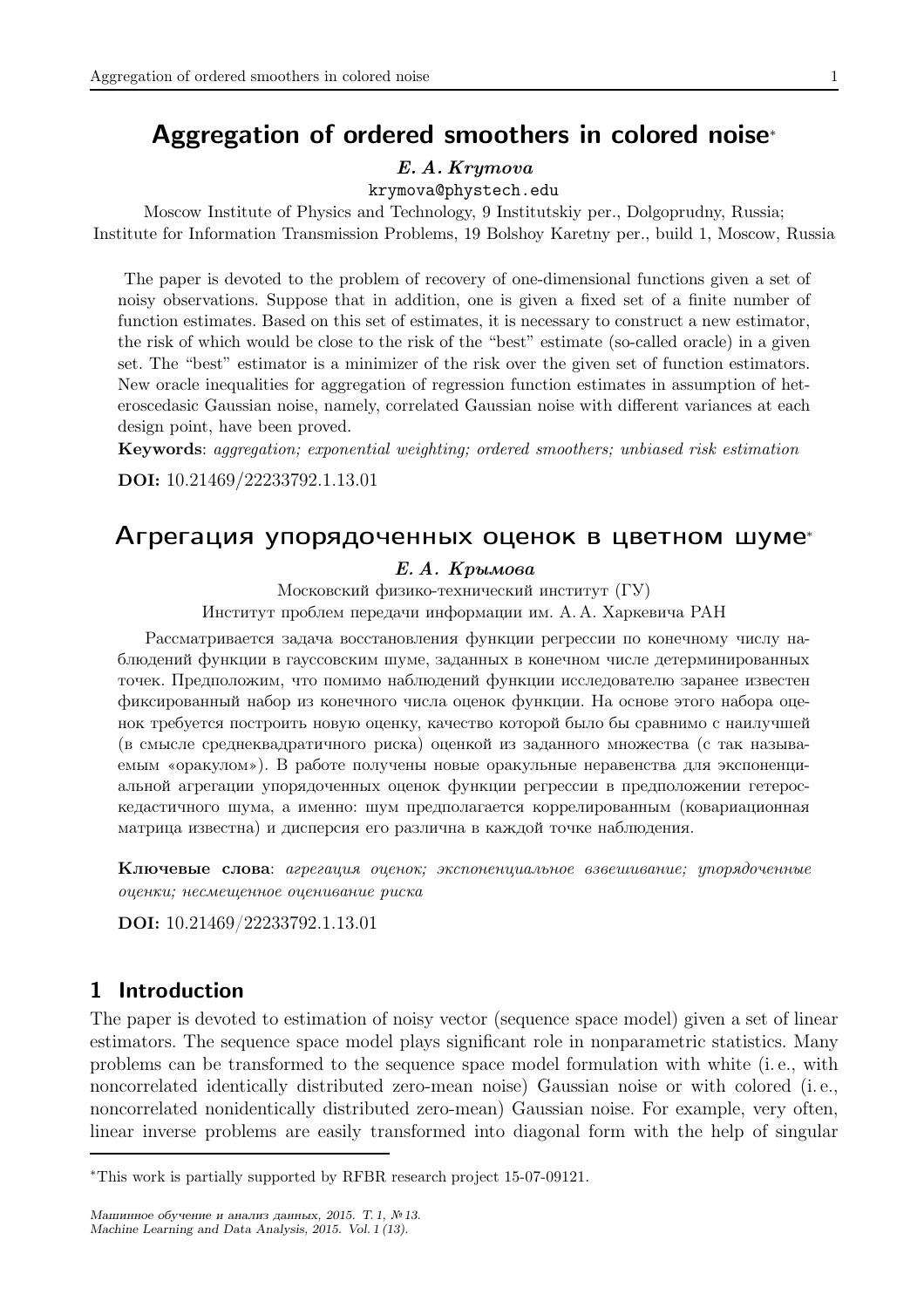value decomposition [1]. In this paper, the generalization of such models for the correlated colored Gaussian noise assumption is considered. Throughout the paper, it is assumed that one is given a special set of linear estimators, namely, ordered smoothers as various methods in statistics can be proved to have properties of ordered smoothers (for example, smoothing splines  $[2, 3]$ , spectral regularization methods  $[1, 4]$ , etc.). There exist various approaches to construct estimates given a set of estimators. One can use a model selection approach and select one estimator, for example, by a method of the unbiased risk estimation [5] which goes back to [6, 7].

Another approach is to use aggregation, namely, using a convex combination of given estimators. This approach was firstly developed by Nemirovsky [8] and independently by Catoni [9]. To tune the weights of the linear combination, authors performed the sample splitting. Later, this method was extended to several statistical models (see, e. g., [10–13]).

One can avoid sample splitting with the help of the exponential weighting. This method originates from the solution of functional aggregation problem by penalized empirical risk minimization [12]. It has been shown that for this method, one can yield rather good oracle inequalities for certain statistical models [14–16].

The goal is to prove new oracle inequalities for aggregation of ordered smoothers in assumption of heteroscedasic Gaussian noise, namely, correlated Gaussian noise with different variances at each design point.

### 2 Problem Statement

This paper deals with a sequence space model

$$
Y_i = \theta_i + \xi_i, \quad i = 1, \dots, n,
$$
\n<sup>(1)</sup>

where  $(Y_1, \ldots, Y_n)$ <sup>T</sup> is the vector of observation; and  $(\xi_1, \ldots, \xi_n)$ <sup>T</sup> is the zero-mean Gaussian vector with known  $n \times n$  covariance matrix  $\Sigma$ . The goal is to estimate an unknown vector  $\theta \in \mathbb{R}^n$  based on the data  $Y = (Y_1, \ldots, Y_n)^{\mathsf{T}}$ .

Denote the diagonal elements of  $\Sigma$  by  $\sigma_i^2$ ,  $i = 1, \ldots, n$ . Let one impose the following conditions on the covariance matrix  $\Sigma$ .

1. The spectral norm is bounded from above:

$$
\sigma_{\max}^2 = \sup_{x \in \mathbb{R}^n, \|x\| = 1} x^{\mathsf{T}} \Sigma x < \infty.
$$

2. The smallest eigenvalue is bounded from below:

$$
\sigma_{\min}^2 = \inf_{x \in \mathbb{R}^n, \|x\| = 1} x^{\mathsf{T}} \Sigma x > 0.
$$

3. Assume also that

$$
\sup_{x \in \mathbb{R}^n, \|x\| = 1} x^{\mathsf{T}} \left[ \Sigma \circ \Sigma \right] x < C_{\circ}^2
$$

where  $\circ$  is the Hadamard product and  $C_{\circ}$  is the constant. Let one denote the risk of an estimator  $\hat{\theta}(Y) = (\hat{\theta}_1(Y), \dots, \hat{\theta}_n(Y))^{\dagger}$  by

$$
R(\hat{\theta}, \theta) = \mathsf{E}_{\theta} ||\hat{\theta}(Y) - \theta||^2.
$$
 (2)

Here,  $E_{\theta}$  stands for the expectation with respect to the measure  $P_{\theta}$  generated by the observations (1) where  $\|\cdot\|$  denotes the norm in  $\mathbb{R}^n$ :  $||x||^2 = \sum_{i=1}^n x_i^2$ .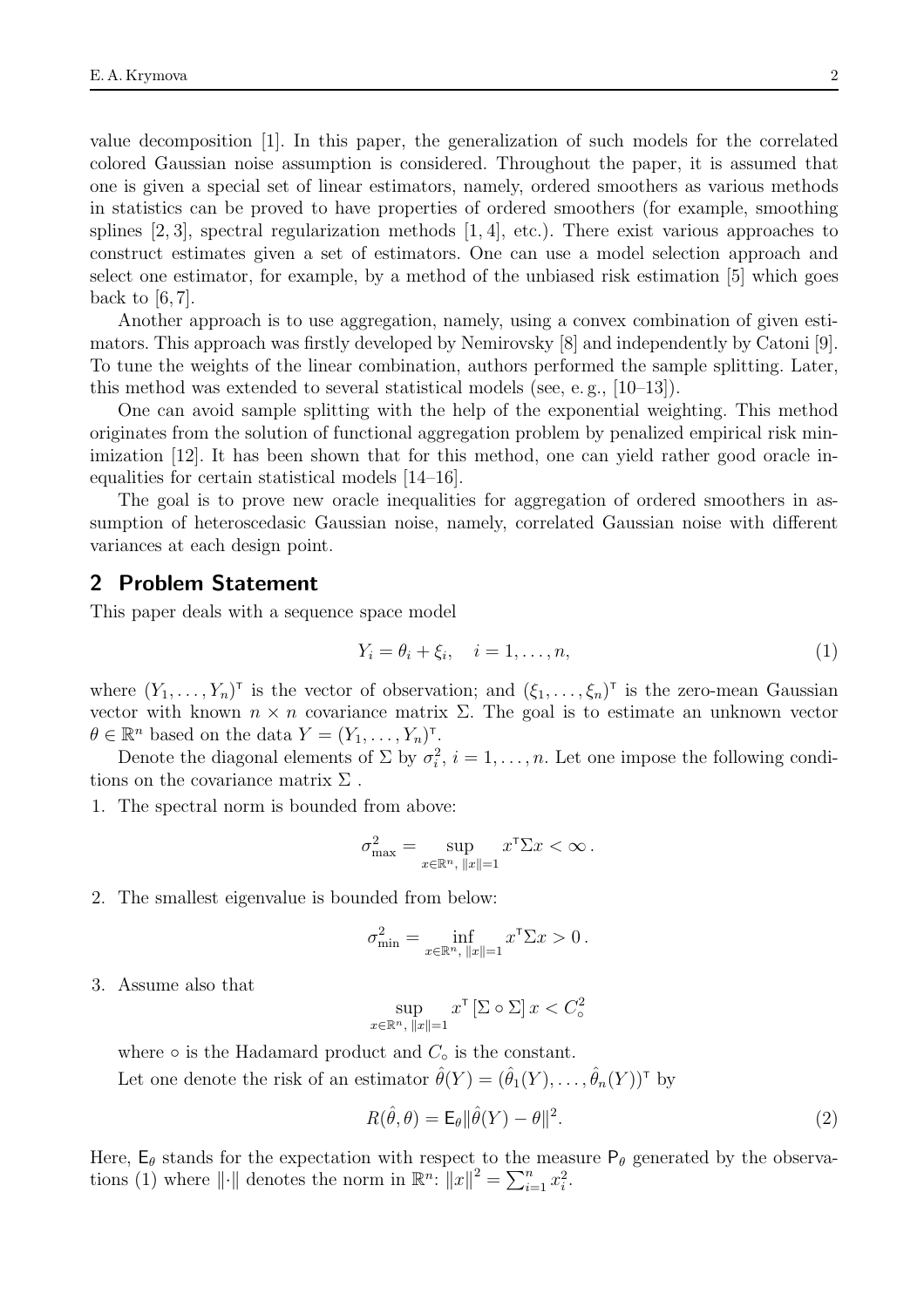Throughout this paper,  $\theta$  will be recovered with the help of linear estimates

$$
\hat{\theta}_i^h(Y) = h_i Y_i, \ h \in \mathcal{H} \tag{3}
$$

where  $\mathcal{H}$  is the finite set of so-called *ordered smoothers*, which has the following definition.

**Definition 1.** A set  $\mathcal{H}$  is a set of ordered multipliers if

- $h_i \in [0, 1], i = 1, \ldots, n$  for all  $h \in \mathcal{H}$ ;
- $-h_{i+1} \leqslant h_i, i = 1, \ldots, n$ , for all  $h \in \mathcal{H}$ ; and
- if for some integer k and some  $h, g \in \mathcal{H}$ ,  $h_k < g_k$ , then  $h_i \leq g_i$  for all  $i = 1, ..., n$ . The last condition means that vectors in H are naturally ordered, since for any  $h, g \in H$ , there are only two possibilities:  $h_i \leq g_i$  or  $h_i \geq g_i$  for all  $i = 1, ..., n$ .

Substituting the linear model (3) into the risk definition (2), one obtains

$$
R(\hat{\theta}^h, \theta) = || (1 - h) \cdot \theta ||^2 + || \sigma \cdot h ||^2,
$$

where  $x \cdot y$  denotes the coordinate-wise product of vectors  $x, y \in \mathbb{R}^n$ , i.e.,  $z = x \cdot y$  means that  $z_i = x_i y_i$ ,  $i = 1, \ldots, n$ , and  $\sigma = (\sigma_1, \ldots, \sigma_n)^\mathsf{T}$ . Since  $R(\hat{\theta}^h, \theta)$  depends on  $h \in \mathcal{H}$ , one can minimize it over  $h \in \mathcal{H}$ . The minimal risk

$$
r^{\mathcal{H}}(\theta) = \min_{h \in \mathcal{H}} R(\hat{\theta}^h, \theta)
$$

is often called in the literature as the oracle risk [8, 9].

Naturally, it is not possible to use the estimate

$$
\theta^*(Y) = h^* \cdot Y, \quad h^* = \arg\min_{h \in \mathcal{H}} R(\hat{\theta}^h, \theta)
$$

because it depends on the unknown vector  $\theta$ . But if one knew  $\theta$ , it would be possible to point out the estimate with the least risk. That is why, the goal is to construct an estimator  $\tilde{\theta}^{\mathcal{H}}(Y)$  based on the family of linear estimators  $\hat{\theta}^h(Y)$ ,  $h \in \mathcal{H}$ , which is close to the oracle risk. Formally, this means that the estimator  $\tilde{\theta}^{\mathcal{H}}(Y)$  should satisfy the so-called oracle inequality

$$
R(\tilde{\theta}^{\mathcal{H}}, \theta) \leqslant r^{\mathcal{H}}(\theta) + \tilde{\Delta}^{\mathcal{H}}(\theta)
$$

which holds uniformly in  $\theta \in \mathbb{R}^n$ .

This inequality implies that the term  $\tilde{\Delta}^{\mathcal{H}}$  is small with respect to the oracle risk uniformly in  $\theta \in \mathbb{R}^n$ . It is well known that in general, it is not possible to construct such an estimator [17]. But as it was shown in [17] for the set  $H$  of *ordered smoothers*, one can find an estimator which provides the following properties of the remainder term:

- $-\tilde{\Delta}^{\mathcal{H}}(\theta) \leq \tilde{C}r^{\mathcal{H}}(\theta)$  for all  $\theta \in \mathbb{R}^{n}$  where  $\tilde{C} > 1$  is the constant; and
- $\tilde{\Delta}^{\mathcal{H}}(\theta) \ll r^{\mathcal{H}}(\theta) \text{ for all } \theta: r^{\mathcal{H}}(\theta) \gg \sigma^2.$

That is why, throughout this paper, it will be assumed that the set  $H$  contains solely ordered multipliers. Below, an example of ordered smoothers is given. Note that ordered smoothers are very common in statistics, e.g., smoothing splines  $[2,3]$ , spectral regularization methods  $[1,4]$ .

### 3 A Motivating Example

Consider the regression estimation problem in the case of colored noise. It is necessary to recover a one-dimensional function  $f(x)$ ,  $x \in [0, 1]$ , given the noisy observations

$$
Z_i = f(x_i) + \bar{\xi}(x_i), \quad i = 1, ..., n,
$$
\n(4)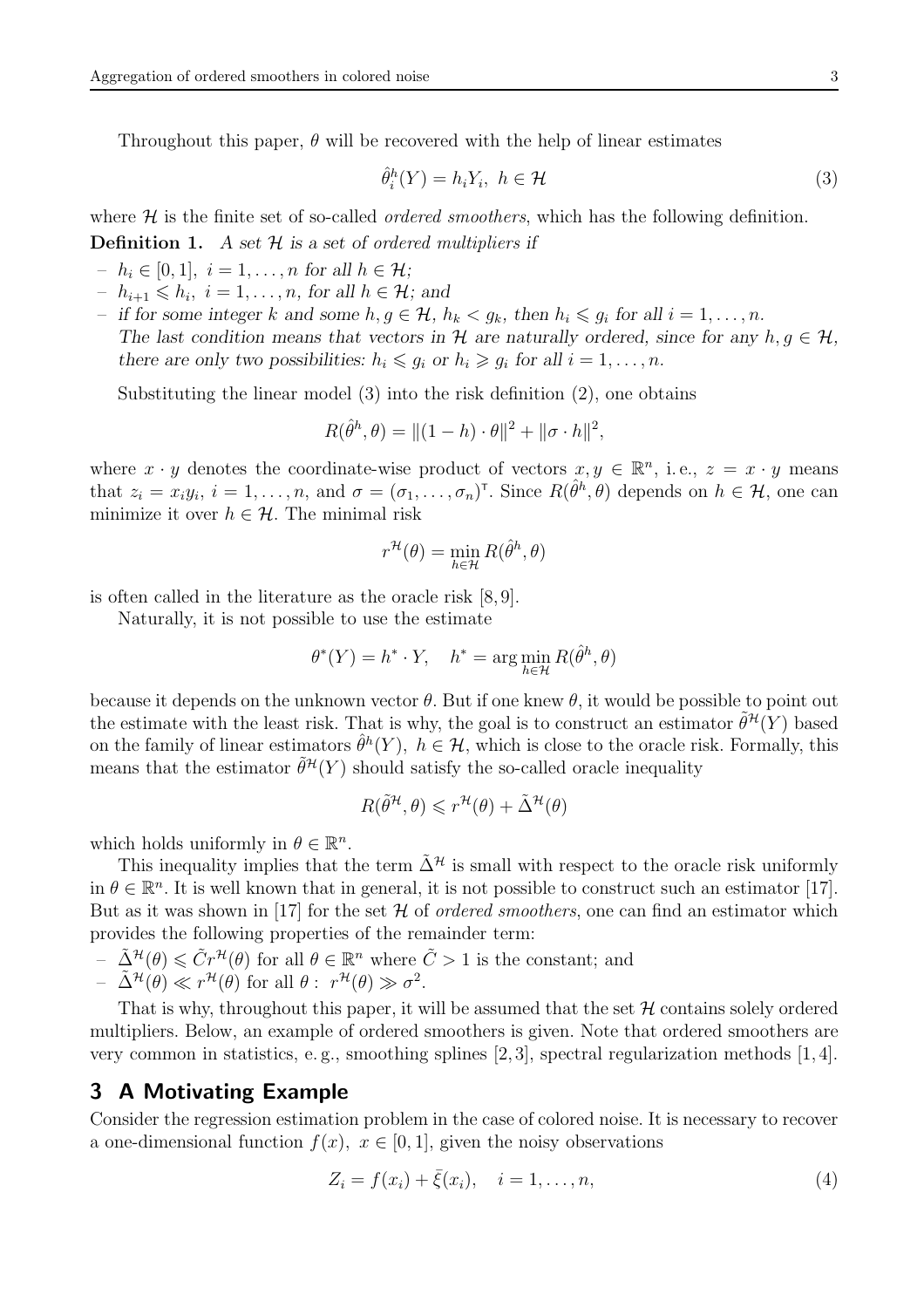where  $x_i \in (0,1)$  and  $\bar{\xi}_i(x)$  is the centered Gaussian random process with variance  $\bar{\sigma}^2(x)$ . Denote by  $\bar{\Sigma}$  the covariance matrix of the vector  $(\bar{\xi}(x_1), \ldots, \bar{\xi}(x_n))^{\dagger}$ .

Let one make use of the smoothing spline estimate, which is defined as follows:

$$
\hat{f}_{\alpha}(x, Z) = \underset{f}{\arg\min} \left\{ \sum_{i=1}^{n} [Z_i - f(x_i)]^2 + \alpha \int_0^1 [f^{(m)}(x)]^2 \right\} \tag{5}
$$

where  $f^{(m)}(\cdot)$  denotes the derivative of order m and  $\alpha > 0$  is the smoothing parameter which is usually chosen with the help of the Generalized Cross Validation (see, e. g., [18]).

To transform this model into the model (1), consider the Demmler–Reinsch basis [19]  $\psi_k(x), x \in [0,1], k = 1, \ldots, n$ , which has double orthogonality property

$$
\langle \psi_k, \psi_l \rangle_n = \delta_{kl} ;
$$
  

$$
\int_0^1 \psi_k^{(m)}(x) \psi_l^{(m)}(x) dx = \delta_{kl} \lambda_k, \ k, l = 1, \dots, n,
$$

where here and below  $\langle u, v \rangle_n$  stands for the inner product

$$
\langle u, v \rangle_n = \frac{1}{n} \sum_{i=1}^n u(x_i) v(x_i)
$$

and  $\lambda_i$  are the eigenvalues of the basis.

It is assumed for definiteness that the eigenvalues  $\lambda_k$  are sorted in ascending order:

$$
\lambda_1\leqslant\cdots\leqslant\lambda_n.
$$

With this basis, one can represent the underlying function as follows:

$$
f(x) = \sum_{k=1}^{n} \psi_k(x)\theta_k
$$
 (6)

and one gets from (4)

$$
Y_k = \langle Z, \psi_k \rangle_n = \theta_k + \xi_k
$$

where

$$
\xi_k = \sum_{j=1}^n \bar{\xi}(x_k) \psi_k(x_j) \,. \tag{7}
$$

Next, substituting (6) in (5), one arrives at

$$
\hat{f}_{\alpha}(x, Z) = \underset{f}{\arg\min} \left\{ \sum_{k=1}^{n} (Y_k - \theta_k)^2 + \alpha \sum_{k=1}^{n} \lambda_k \theta_k^2 \right\}.
$$

Therefore,

$$
\hat{f}_{\alpha}(x, Y) = \sum_{k=1}^{n} \hat{\theta}_{k} \psi_{k}(x)
$$

where

$$
\overline{4}
$$

$$
\hat{\theta}_k = \frac{Y_k}{1 + \alpha \lambda_k}.
$$

 $\sim$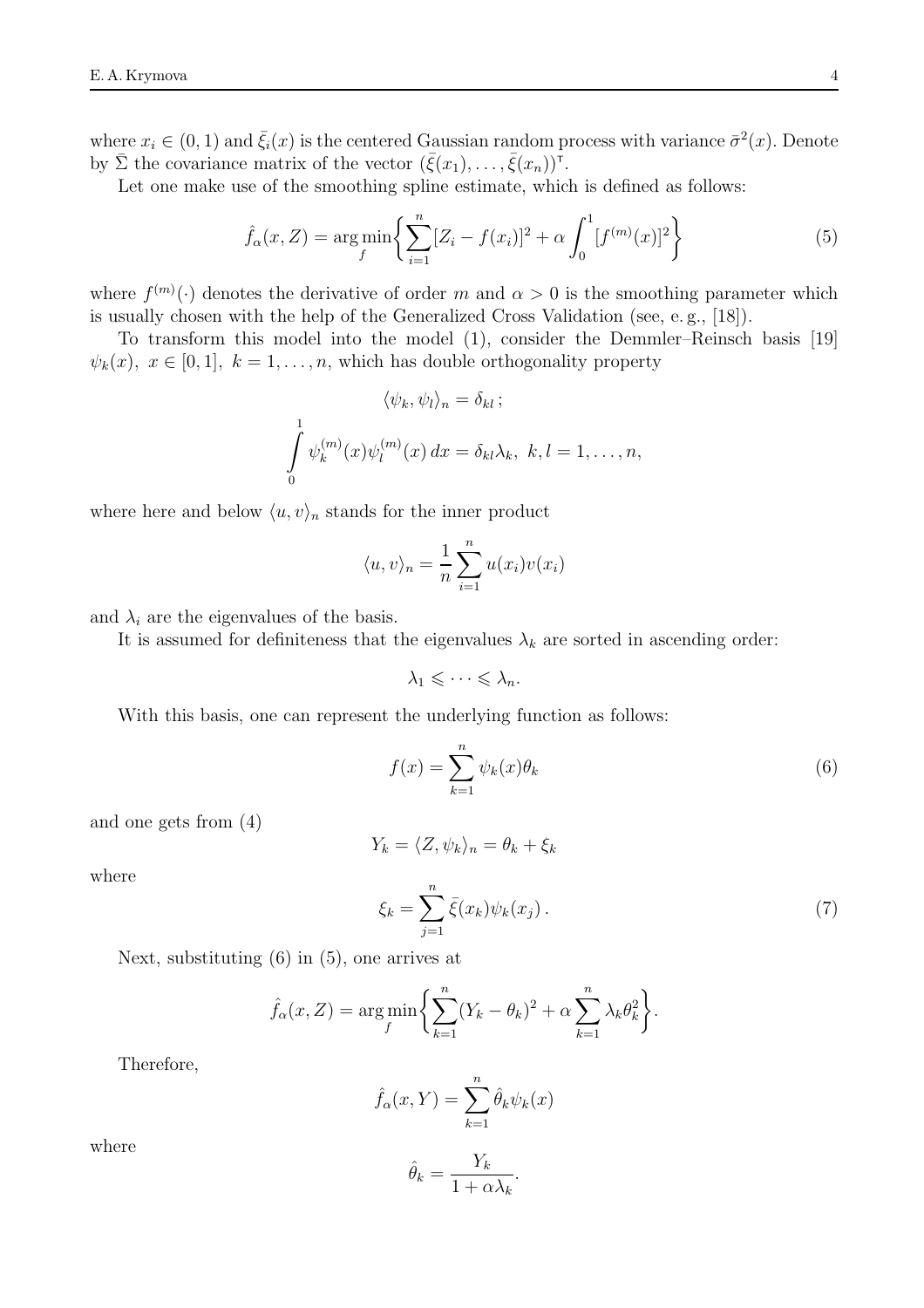Thus, one may conclude that the models  $(1)$ – $(3)$  and  $(4)$ – $(5)$  become equivalent with

$$
h_k = h_k^{\alpha} = \frac{1}{1 + \alpha \lambda_k}.
$$

The vector  $\xi = (\xi_1, \ldots, \xi_n)^\text{T}$  is a Gaussian zero-mean vector with covariance matrix

$$
\Sigma = \frac{1}{n^2} \Psi^{\mathsf{T}} \bar{\Sigma} \Psi
$$

where matrix  $\Psi$  consists of the columns  $(\psi_i(x_1), \ldots, \psi_i(x_n))^{\mathsf{T}}, i = 1, \ldots, n$ .

From the orthogonality property of Demmler–Reinsch basis, it is easily seen that eigenvalues of matrix  $\Sigma$  are equal to  $\sigma_i^2 = \bar{\sigma}^2(x_i)/n$ . Thus, for fixed n, the matrix  $\Sigma$  has finite eigenvalues and the problem is equivalent to (1).

The most interesting case is when  $\overline{\Sigma}$  is a diagonal matrix with diagonal elements  $\bar{\sigma}^2(x_1), \ldots, \bar{\sigma}^2(x_n)$ . It is known that in the case of equidistant design, Demmler–Reinsch basis has the following asymptotic as  $n, k \to \infty$  [2]:

$$
\psi_k(x) \approx \sqrt{\frac{2}{n}} \cos(\pi kx).
$$

After a transformation of the regression estimation problem (4) with the help of Demmler– Reinsch basis, one obtains the following covariance of the noise (7):

$$
\mathsf{E}\xi_k\xi_j \approx \frac{1}{n}\sum_{i=1}^n \sigma^2(x_i)\cos(\pi(k-j)p).
$$

Thus, matrix  $\Sigma$  approximately equals to a correlation matrix of a stationary Gaussian sequence with variance  $\sum_{i=1}^{n} \sigma^2(x_i)/n$  and the problem (4) becomes equivalent to the problem of estimation of an unknown vector in assumption of stationary noise.

In practice, one has to estimate the unknown covariance in  $(4)$ . For the model with stationary noise, it is easy to estimate variance  $\sigma^2$  given the data, for example, by

$$
\bar{\sigma}^2 = \frac{1}{2n} \sum_{i=1}^{n-1} [Z_i - Z_{i+1}]^2.
$$

# 4 Exponential Weighing of Ordered Smoothers

In what follows, the exponential weighting estimate is used:

$$
\bar{\theta}(Y) = \sum_{h \in \mathcal{H}} w^h(Y) \hat{\theta}^h(Y)
$$

where

$$
w^{h}(Y) = \pi^{h} \exp\left[-\frac{\bar{r}(Y, \hat{\theta}^{h})}{2\beta \sigma_{\max}^{2}}\right] \bigg/ \sum_{g \in \mathcal{H}} \pi^{g} \exp\left[-\frac{\bar{r}(Y, \hat{\theta}^{g})}{2\beta \sigma_{\max}^{2}}\right].
$$

Here, parameter  $\beta > 0$  is fixed and  $\bar{r}(Y, \hat{\theta}^h)$  is the unbiased risk estimate of  $\hat{\theta}^h(Y)$  defined by

$$
\bar{r}(Y, \hat{\theta}^h) \stackrel{\text{def}}{=} \|Y - \hat{\theta}^h(Y)\|^2 + 2 \sum_{i=1}^n h_i \sigma_i^2 - \sum_{i=1}^n \sigma_i^2.
$$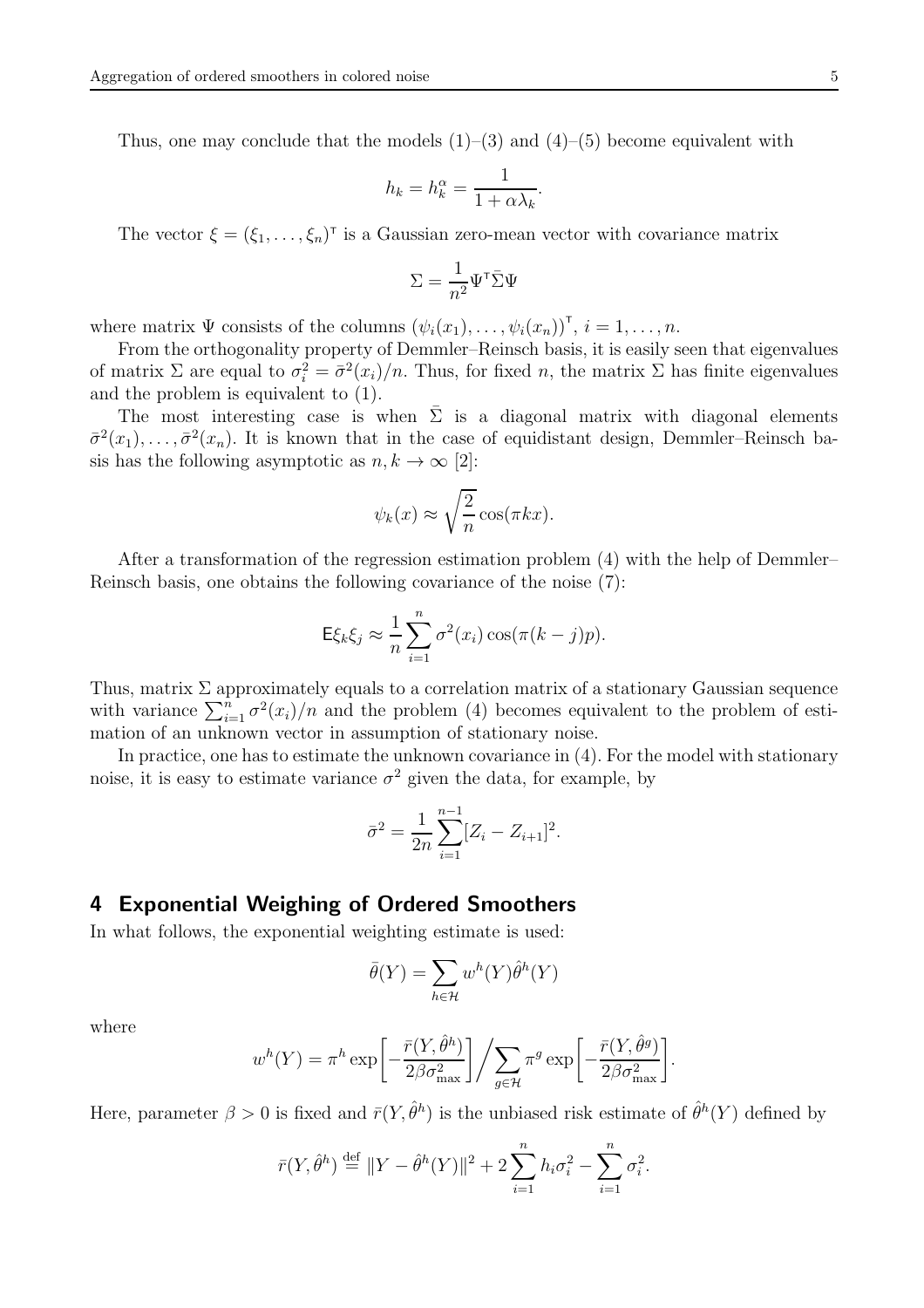In order to cover  $\mathcal{H}$  with small and large cardinalities, make use of the special prior weights defined as follows:

$$
\pi^h \stackrel{\text{def}}{=} 1 - \exp\bigg\{-\frac{\sum_{i=1}^n \sigma_i^2 (h_i^+ - h_i)}{\beta \sigma_{\text{max}}^2}\bigg\}.
$$
\n(8)

Here,

$$
h^+ = \min\{g \in \mathcal{H} : g > h\}, \quad \pi^{h_{\max}} = 1
$$

where  $h^{\text{max}}$  is the maximal multiplier in  $H$ . Along with these weights, one needs also the following condition which can be proved to be true for smoothing splines and spectral regularization methods.

**Condition 1.** There exists a constant  $K_0 \in (0, \infty)$  such that

$$
||h||^2 - ||g||^2 \ge K_0 (||h||_1 - ||g||_1)
$$
\n(9)

for all  $h \ge g$  from  $\mathcal{H}$ , where  $\|\cdot\|_1$  stands for the  $l_1$ -norm in  $\mathbb{R}^n$ , i.e.,

$$
||h||_1 = \sum_{i=1}^n |h_i|.
$$

Mention the following oracle inequality [16] for the exponential weighting of ordered smoothers in the case of white Gaussian noise with variance  $\sigma^2$  that is diagonal  $\Sigma$  with  $\sigma_{\min}$  $=\sigma_{\text{max}} = \sigma.$ 

**Theorem 1.** Assume that H is a set of ordered multipliers,  $\beta \geq 4$ , and Condition 1 holds. Then, uniformly in  $\theta \in R^n$ ,

$$
\mathsf{E}_{\theta} \|\bar{\theta} - \theta\|^2 \leqslant r^{\mathcal{H}}(\theta) + 2\beta \sigma^2 \log \bigg[ C \bigg( 1 + \frac{r^{\mathcal{H}}(\theta)}{\sigma^2} \bigg) \bigg].
$$

This oracle inequality outperforms (in the form of the remainder term) Kniep's oracle inequality [17].

**Theorem 2.** Uniformly in  $\theta \in R^n$ ,

$$
\mathsf{E}_{\theta} \|\hat{h} \cdot Y - \theta\|^2 \leqslant r^{\mathcal{H}}(\theta) + K\sigma^2 \sqrt{1 + \frac{r^{\mathcal{H}}(\theta)}{\sigma^2}}
$$

where a minimizer of the unbiased risk estimate  $\hat{h} = \argmin \bar{r}(Y, \hat{\theta}^h)$  corresponds to the case  $h \in H$  $\beta \to 0$  in exponential weighting and K is the generic constant.

The main result of this paper is the following new oracle inequality with remainder term of the same form as in [16] for the exponential weighting in the case of colored noise problem. **Theorem 3.** Assume that H is a set of ordered multipliers,  $\beta \geq 4$ , and Condition 1 holds. Then, uniformly in  $\theta \in \mathbb{R}^n$ ,

$$
\mathsf{E}_{\theta} \|\bar{\theta} - \theta\|^2 \leqslant r^{\mathcal{H}}(\theta) + 2\beta \sigma_{\max}^2 \log \bigg[ C \bigg( 1 + \frac{r^{\mathcal{H}}(\theta)}{\sigma_{\min}^2} \bigg) \bigg].
$$

Here and in what follows,  $C = C(C<sub>o</sub>, K<sub>o</sub>, \beta, \varkappa)$  denotes strictly positive and bounded constant depending on  $C_0$ ,  $K_0$ ,  $\beta$ , and  $\varkappa$ , where  $\varkappa = \sigma_{\text{max}}/\sigma_{\text{min}}$ .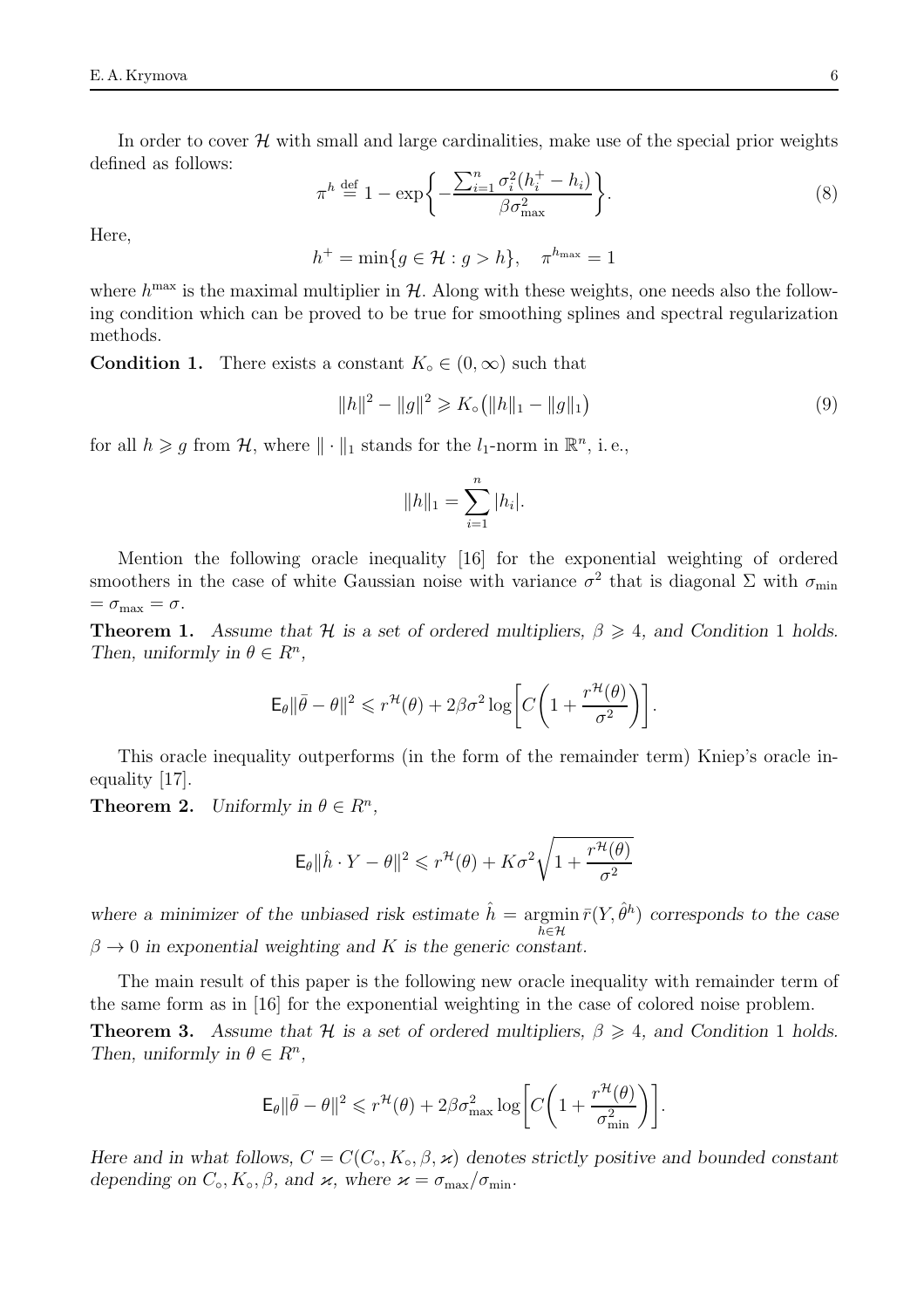For the case of stationary noise  $\xi$  with variance  $\sigma^2$ , one has  $\sigma_{\min}^2 = \sigma_{\max}^2 = \sigma^2$  and the following

**Corollary 1.** Assume that H is a set of ordered multipliers,  $\beta \geq 4$ , and Condition 1 holds. Then, uniformly in  $\theta \in R^n$ ,

$$
\mathsf{E}_{\theta} \|\bar{\theta} - \theta\|^2 \leqslant r^{\mathcal{H}}(\theta) + 2\beta \sigma^2 \log \bigg[ C \bigg( 1 + \frac{r^{\mathcal{H}}(\theta)}{\sigma^2} \bigg) \bigg].
$$

Here and in what follows,  $C = C(C_0, K_0, \beta)$  denotes strictly positive and bounded constants depending on  $C_{\circ}$ ,  $K_{\circ}$ , and  $\beta$ .

# 5 Simulations

To find out what value of  $\beta$  is good from a practical viewpoint and to compare the cases of white and coloured Gaussian noise, a numerical experiment has been carried out. The present author compares the exponential weighting methods applied to the set of cubic smoothing splines (as ordered smoothers) for  $\beta = \{0, 1, 2, 4\}$  and for the equidistant design:

$$
\mathcal{H} = \left\{ h : h_k = \frac{1}{1 + [\alpha(k-1)]^4}, \ \alpha > 0 \right\}
$$

where an asymptotic formula for the eigenvalues of Demmler–Reinsch basis was used in the case of equidistant design:  $\lambda_k \asymp (\pi k)^4$ ,  $k \to \infty$ .

The scheme of the experiment is the following. For a given  $A \in [0, 300]$ , 100 000 replications of the observations

$$
Y_k = \theta_k(A) + \xi_k, \ k = 1, \ldots, 400,
$$

are generated. Here,  $\theta(A) \in R^{400}$  is the Gaussian vector with independent components and

$$
\mathsf{E}\theta_k(A) = 0, \quad \mathsf{E}\theta_k^2(A) = A \exp\left(-\frac{k^2}{2\Omega^2}\right)
$$

where  $\Omega = 50$ .

Two types of the noise  $\xi$  were considered:

1) standard Gaussian white noise  $(\sigma_i = 1)$ ; and

2) Gaussian vector with covariance matrix  $\Sigma$  with eigenvalues  $\sigma_i = i/400, i = 1, \ldots, 400$ .

Next, the mean oracle risk

$$
\bar{r}^{\mathcal{H}}(A) = \mathsf{E} \min_{h \in \mathcal{H}} \{ \| (1-h) \cdot \theta(A) \|^2 + \| \sigma \cdot h \|^2 \}
$$

and the mean excess risk

$$
\bar{\Delta}_{\beta}(A) = \mathsf{E} \|\theta(A) - \bar{\theta}(Y)\|^2 - \bar{r}^{\mathcal{H}}(A)
$$

were computed with the help of the Monte-Carlo method. Finally, the data  $\{\bar{r}^{\mathcal{H}}(A), \bar{\Delta}_{\beta}(A),\}$  $A \in [0, 300]$ } are plotted in Fig. 1 to illustrate graphically the remainder term  $\Delta_{\beta}(r^{\mathcal{H}}) = \mathsf{E}_{\theta} || \bar{\theta}$  $-\theta\Vert^2-r^{\mathcal{H}}(\theta).$ 

Looking at Fig. 1, one sees that there is no universal  $\beta$  minimizing the excess risk uniformly in θ. However, intuitively, it seems that a reasonable choice is  $\beta \approx 1$  [15] but unfortunately, good oracle inequalities are not available for this case. Almost all methods demonstrate similar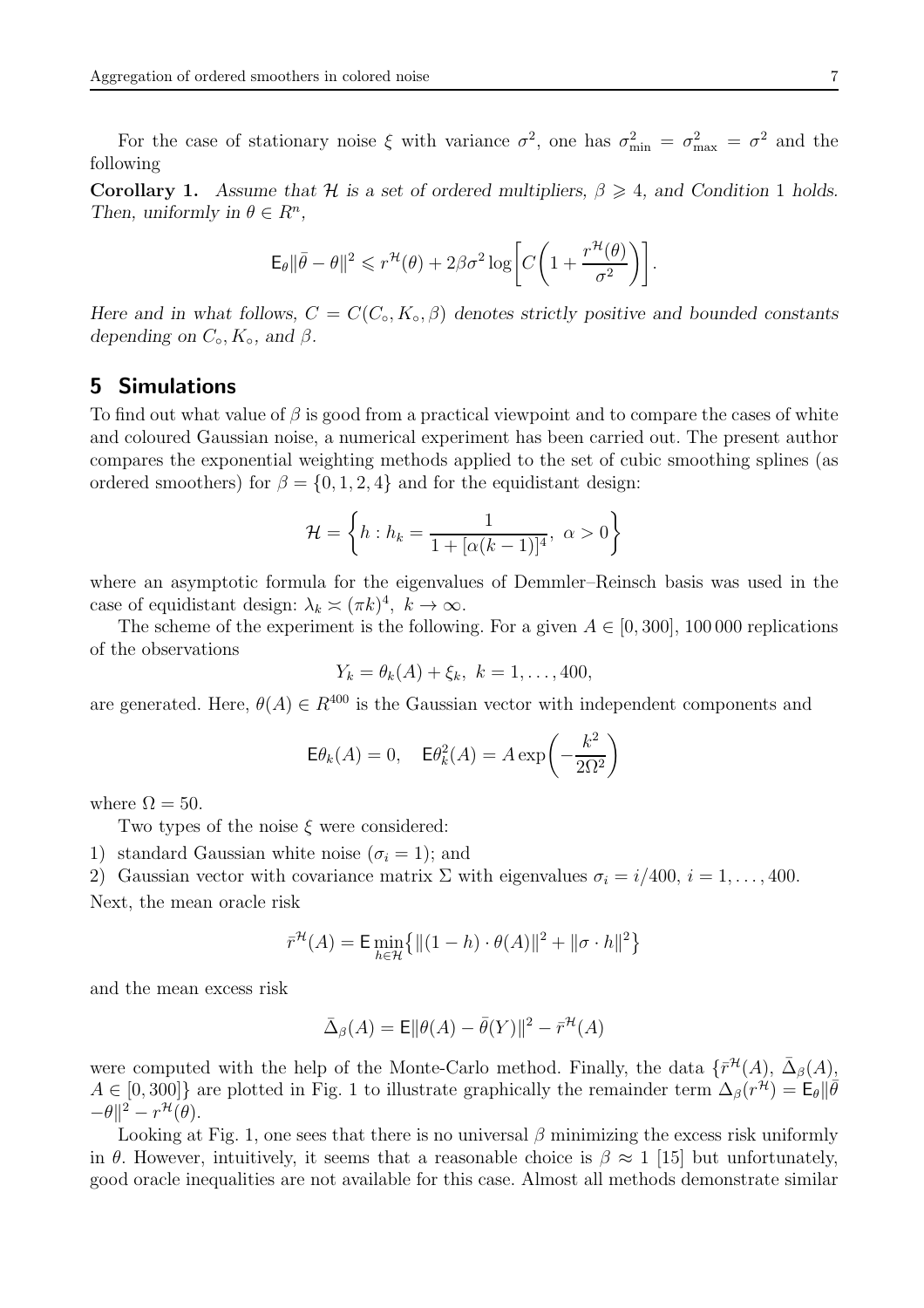

**Figure 1** Exponential weighting for the white (a) and colored (b) noise cases. The data  $\{\bar{r}^{\mathcal{H}}(A),\}$  $\bar{\Delta}_{\beta}(A), A \in [0, 300]$  that is the dependancy of excess risk on oracle risk is in the pictures

statistical performance (in Fig. 1, for the values of oracle risk bigger than 50). However, when  $r^{\mathcal{H}}(\theta)/\sigma^2$  is not large, the exponential weighting works usually better (in Fig. 1, for the values of oracle risk from approximately 10 to 50).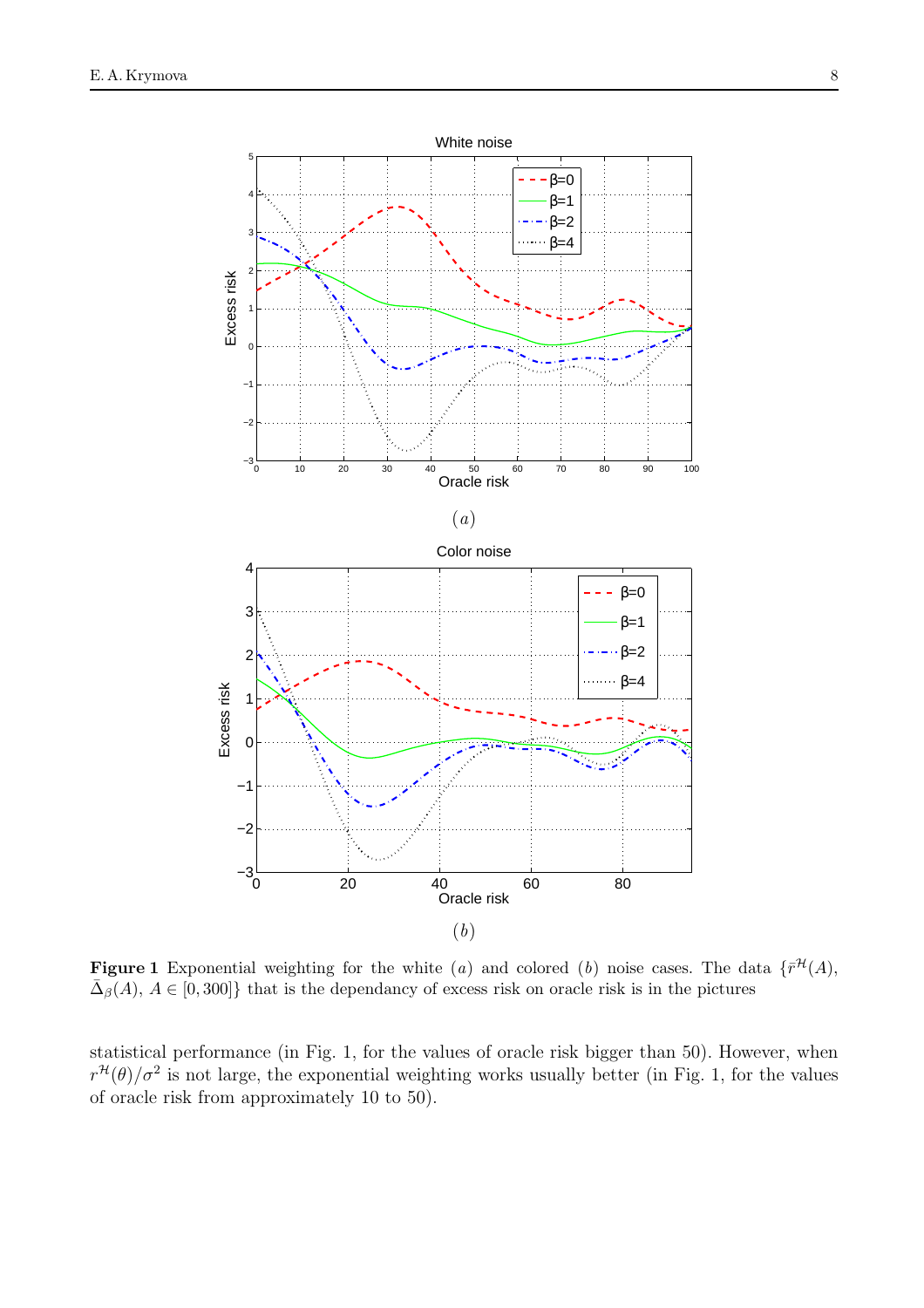# 6 Proofs

The main steps of the proof are based on a combination of methods for deriving oracle inequalities proposed in [16, 20]. Here, the main steps in the proof are sketched, all details are given below.

With the help of Stein's formula for the unbiased risk estimate, it can be shown that for  $\beta \geqslant 4$ ,

$$
\mathsf{E}_{\theta} \|\bar{\theta} - \theta\|^2 \leq \mathsf{E}_{\theta} \sum_{h \in \mathcal{H}} w^h(Y) \bar{r}(Y, \hat{\theta}^h) \leq r^{\mathcal{H}}(\theta) + 2\beta \sigma_{\max}^2 \mathsf{E}_{\theta} \sum_{h \in \mathcal{H}} w^h(Y) \log \frac{\pi^h}{w^h(Y)} - 2\beta \sigma_{\max}^2 \mathsf{E}_{\theta} \log \left\{ \sum_{h \in \mathcal{H}} \pi^h \exp \left[ -\frac{\bar{r}(Y, \hat{\theta}^h) - \bar{r}(Y, \hat{\theta}^h)}{2\beta \sigma_{\max}^2} \right] \right\} \tag{10}
$$

where  $\hat{h}$  is the minimizer of the unbiased risk estimate  $\hat{h} = \arg \min \bar{r}(Y, \hat{\theta}^h)$ .  $h \in H$ 

To control the right-hand side at this equation, make use of the ordering property of estimates  $\hat{\theta}^h$ ,  $h \in \mathcal{H}$ . First, check that if  $\pi^h$  is defined by (8), then

$$
\sum_{h \in \mathcal{H}} \pi^h \exp\left[-\frac{\bar{r}(Y, \hat{\theta}^h) - \bar{r}(Y, \hat{\theta}^{\hat{h}})}{2\beta \sigma_{\max}^2}\right] \ge \sum_{h \ge \hat{h}} \pi^h \exp\left[-\frac{\bar{r}(Y, \hat{\theta}^h) - \bar{r}(Y, \hat{\theta}^{\hat{h}})}{2\beta \sigma_{\max}^2}\right] \ge 1
$$

and so, the last term in Eq. (10) is always negative.

The most difficult and delicate part of the proof is related to the average Kullback–Leibler divergence  $\mathsf{E}_{\theta} \sum_{h \in \mathcal{H}} w^h(Y) \log(w^h(Y)/\pi^h)$ . To compute a good lower bound for this value, follow the approach proposed in [20]. The main idea here is to make use of the following property of the unbiased risk estimate: for any sufficiently small  $\varepsilon < 1$ , there exists  $h^{\varepsilon}$  depending on Y such that with probability 1, for all  $h \geqslant \hat{h}^{\varepsilon}$ ,

$$
\bar{r}(Y,\hat{\theta}^h) - \bar{r}(Y,\hat{\theta}^{\hat{h}}) \geq 2\beta \varepsilon \left[ \|\sigma \cdot h\|^2 - \|\sigma \cdot \hat{h}\|^2 \right] + 2\beta \sigma_{\min}^2.
$$

This equation means that  $w^h(Y)$  are exponentially decreasing for large h. With this property, one obtains the following entropy bound:

$$
\sum_{h \in \mathcal{H}} w^h(Y) \log \frac{\pi^h}{w^h(Y)} \leqslant \log \left[ \sum_{h \leqslant \hat{h}^{\varepsilon}} \pi^h + \frac{C}{\varepsilon} \exp \left( \frac{C}{\varepsilon} \right) \right].
$$

The rest of the proof consists in deriving the following bound from (9) and (8):

$$
\sum_{h\leqslant \hat h^{\varepsilon}}\pi^h\leqslant 1+\frac{\|\sigma\cdot \hat h^{\varepsilon}\|^2}{K_{\mathrm{o}}\beta\sigma_{\mathrm{max}}^2}
$$

and

$$
\sqrt{\mathsf{E}_\theta \|\sigma \cdot \widehat{h}^\varepsilon\|^2} \leqslant \sqrt{\frac{r^{\mathcal{H}}(\theta)}{1-2\beta\varepsilon}} + \frac{\sqrt{1+2\beta}}{1-2\beta\varepsilon}\frac{\sqrt{KC_\circ}}{\sigma_{\min}^2}.
$$

Finally, combining the above equations, one arrives at (1).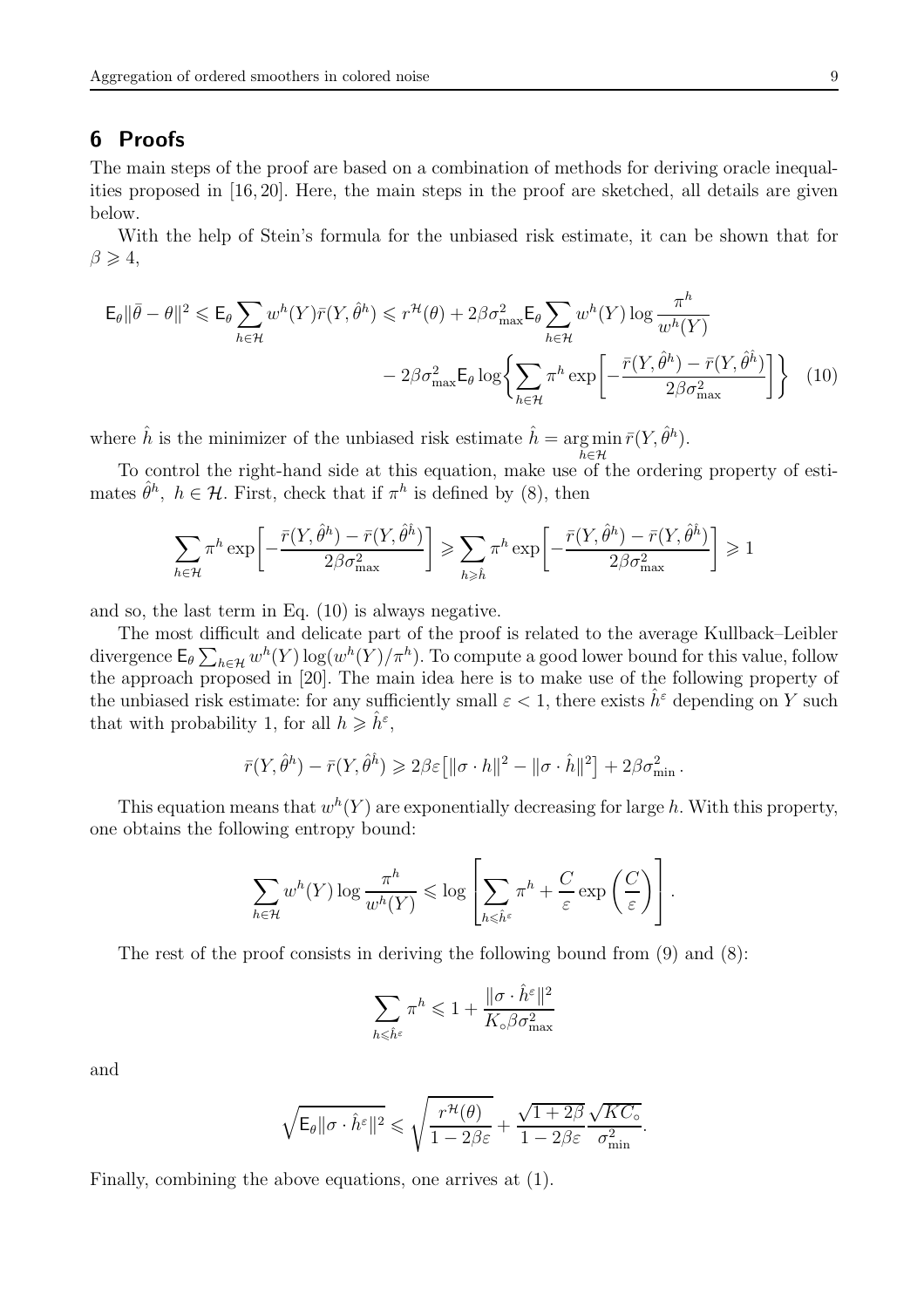# 7 Concluding Remarks

Based on the probabilistic properties of the unbiased risk estimate, the oracle inequality was proved for the method of aggregation of smoothing splines for the regression estimation problem in the case of colored noise. However, it seems that no good oracle inequalities are available for the reasonable choice of  $\beta$  parameter in the definition of aggregating weights. Numerical results demonstrate similar statistical performance for different choice of  $\beta$  parameter.

# References

- [1] Engl, H. W., M. Hanke, and A. Neubauer. 1996. Regularization of inverse problems. Mathematics and its applications. Dordrecht: Kluwer Academic Publishers Group. 375 p.
- [2] Speckman, P. 1985. Spline smoothing and optimal rates of convergence in nonparametric regression. Ann. Statist. 13:970–983.
- [3] Green, P. J., and B. W. Silverman. 1994. Nonparametric regression and generalized linear models. A roughness penalty approach. Chapman and Hall. 184 p.
- [4] Tikhonov, A. N., and V. A. Arsenin. 1977. Solution of ill-posed problems. Scripta ser. in mathematics. Washington, DC – New York, NY: V. H. Winston & Sons – John Wiley & Sons. 258 p.
- [5] Stein, C. 1981. Estimation of the mean of a multivariate normal distribution. Ann. Stat. 9:1135– 1151.
- [6] Akaike, H. 1973. Information theory and an extension of the maximum likelihood principle. 2nd Symposium (International) on Information Theory Proceedings. 267–281.
- [7] Mallows, C. L. 1973. Some comments on  $C_p$ . Technometrics 15:661–675.
- [8] Nemirovski, A. 2000. Topics in non-parametric statistics. Lectures notes in mathematics ser. Berlin: Springer-Verlag. 197 p.
- [9] Catoni, O. 2004. Statistical learning theory and stochastic optimization. Lectures notes in mathematics ser. Berlin: Springer-Verlag. 279 p.
- [10] Yang, Y. 2004. Aggregating regression procedures to improve performance. Bernoulli 10:25–47.
- [11] Lecué, G. 2007. Simultaneous adaptation to the margin and to complexity in classification. Ann. Stat. 35:1698–1721.
- [12] Rigollet, P., and A. B. Tsybakov. 2007. Linear and convex aggregation of density estimators. Math. Methods Statist. 16:260–280.
- [13] Rigollet, Ph., and A. Tsybakov. 2011. Sparse estimation by exponential weighting. arXiv:1108.5116v1 [math.ST].
- [14] Leung, G., and A. Barron. 2006. Information theory and mixing least-squares regressions. IEEE Trans. Inform. Theory 52(8):3396–3410.
- [15] Dalayan, A., and J. Salmon. 2011. Sharp oracle inequalities for aggregation of affine estimators. arXiv:1104.3969v2 [math.ST].
- [16] Chernousova, E., Yu. Golubev, and E. Krymova. 2013. Ordered smoothers with exponential weighting. Electron. J. Statist. 7.
- [17] Kneip, A. 1994. Ordered linear smoothers. Ann. Stat. 22:835–866.
- [18] Wahba, G. 1990. Spline models for observational data. Philadelphia, PA: SIAM. 161 p.
- [19] Demmler, A., and C. Reinsch. 1975. Oscillation matrices with spline smoothing. Numerische Mathematik 24:375–382.
- [20] Golubev, Yu. 2012. Exponential weighting and oracle inequalities for projection methods. Problems Inform. Transmission 3. arXiv:1206.4285.